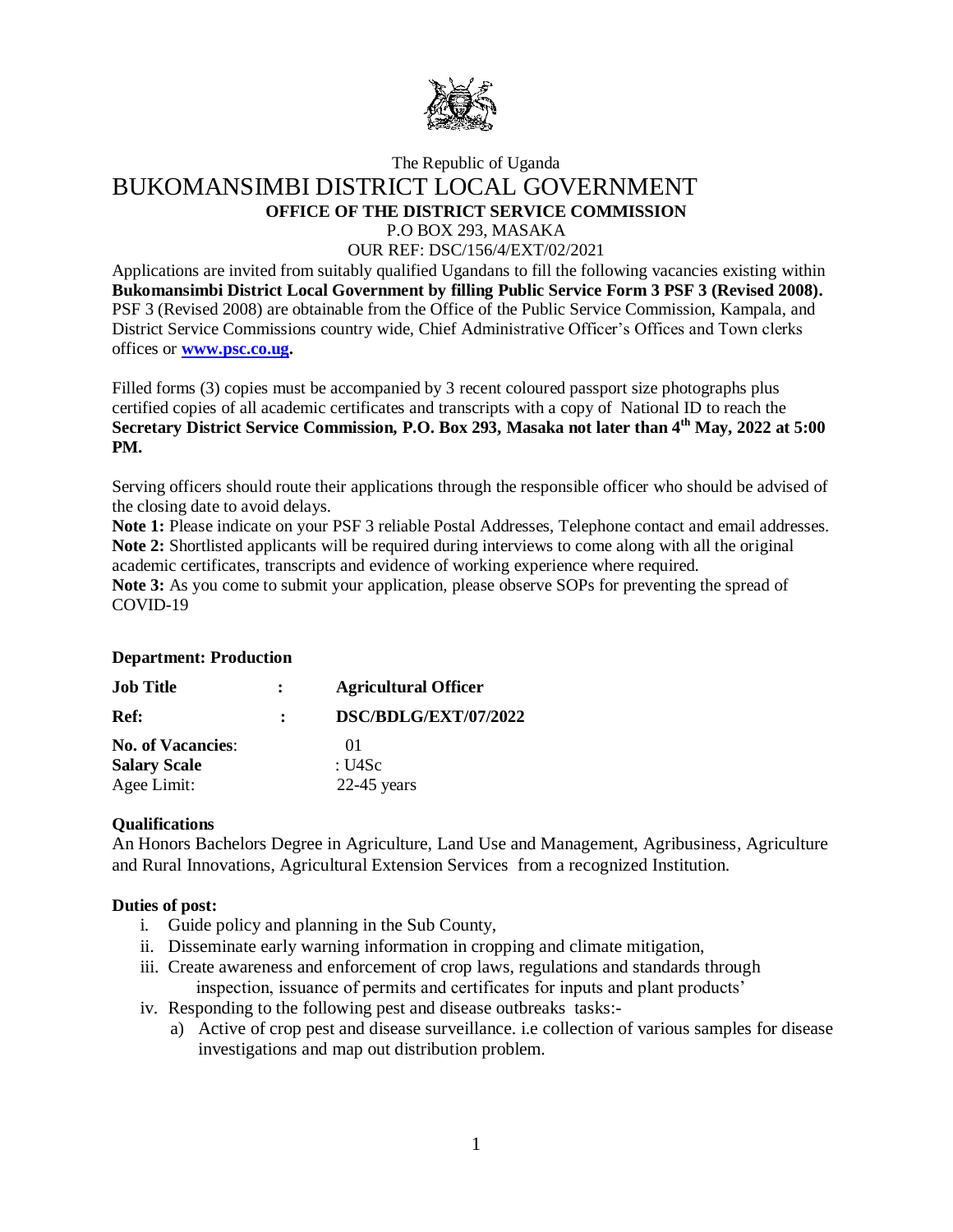- b) Prompt reporting and control of diseases, pests and weeds outbreaks such as Banana Bacterial Wilt, coffee wilt, cassava brown streak striga etc through quarantine measures, application of agrichemical and physical means.
- c) Collaboration with neighboring Sub Counties in Pest and disease prevention, control and eradictation.
- 5. Guide on sustainable agricultural production/use of natural resources.
- 6. Enforcement of standards and quality assurance of services and products;
- 7. Management and promotion of adaptive research and improved crop production technologies

respectively

8. Build capacity of service providers/extension staff on crop production technologies and service

Provision.

- 9. Maintain and regularly update farmers' register.
- 10. Promote farmer institutional development.
- 11. Promote agribusiness services.
- 12. Regularly conduct training needs assessment and develop capacity building programs for farmers and

other stakeholders

13. Prepare and disseminate reports to relevant stakeholders.

#### **Department: Health**

| <b>Job Title</b>         | $\mathbf{r}$ | <b>Enrolled Nurse</b> |  |
|--------------------------|--------------|-----------------------|--|
| Ref:                     |              | DSC/BDLG/EXT/08/2022  |  |
| <b>No. of Vacancies:</b> |              | $^{01}$               |  |
| <b>Salary Scale</b>      | : U7Med      |                       |  |
| Agee Limit:              |              | $22-45$ years         |  |

# **Person Specifications**

a) Academic and Professional Requirements

- i. Must have Enrolled Nursing or Enrolled Comprehensive Nursing Certificate from a recognized Institution.
- ii. Must be Enrolled with the Uganda Nurses and Midwives Council.
- iii. Must have a valid practicing license.

**b). Competences Technical**